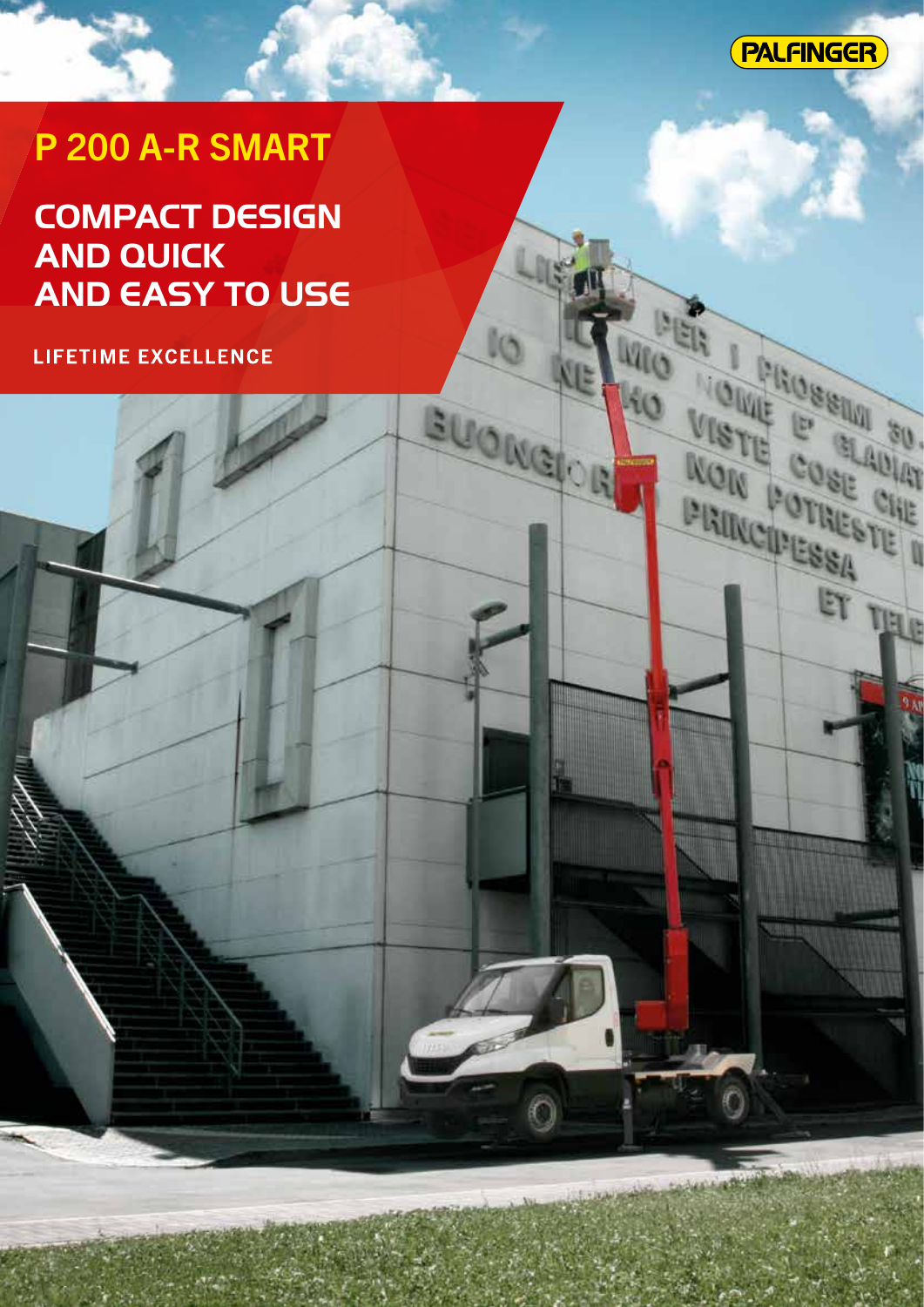#### **STRENGTHS**

- Lightweight and compact double articulated aerial platform for work in tight spaces, mounted on a 3.5 t truck. The double pantograph unit guarantees great versatility and the ability to move over in elevated positions.
- User-friendly hydraulic controls
- Single stabilisation system for quick positioning
- All metal structural work features cathodic electrodeposition coating, with KTL system patented by PALFINGER.

- 230V / 16A socket A or 110V / 16A 12V socket on basket
- Aerial section centring dispaly for aerial part closing
- Air/water line from the column to the basket
- Electric hour meter
- Top boom protection
- Cage rotation 90°+ 90°
- Mechanical anti-collision system cab/boom
- Painting with cataphoresis process, with KTL system patented by PALFINGER
- Spreader plates with proper housing on the chassis 12V socket on basket.

#### STANDARD MAIN ACCESSORIES

- 12V electric pump for emergency lowering
- 230V / 16A or 110V / 16A electric pump with quick coupler
- Brushes kit on telescopic boom
- Fiberglass basket (replacement for aluminium cage)
- 1000V insulation on fibreglass basket
- Flashing light at turntable
- Folding left and right side bordering h = 200mm
- Inclinometer with audio alarm signal and signal lights relating to aerial work conditions
- Plastic storage toolbox at the rear
- Side protection.

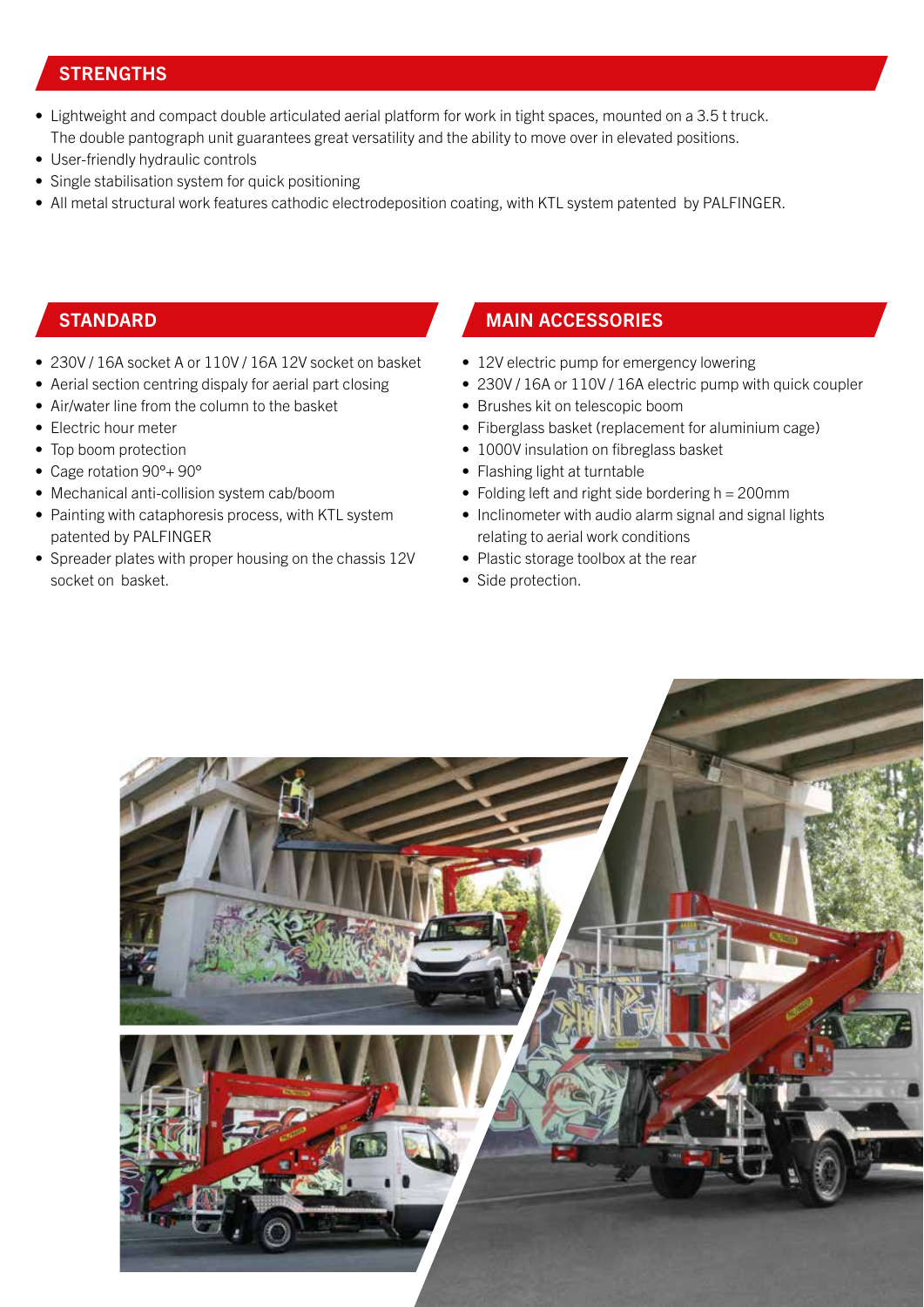#### TECHNICAL DATA

| $-00$  | Max. working height                    | 19.6 <sub>m</sub>         |            | Basket rotation               |
|--------|----------------------------------------|---------------------------|------------|-------------------------------|
|        | Max. working height from platform deck | 17.6 <sub>m</sub>         | H          | Basket dimensions             |
|        | Max. working outreach                  | 8.2 m                     | $\Box$     | Max. load permitted on basket |
|        | Outrigger width                        | 2.5m                      |            | Stabilization                 |
| $\Box$ | Operating angle of main arm            | $-25^{\circ}/+73^{\circ}$ | $\sqrt{2}$ | Gross vehicle weight          |
|        | Turret rotation                        | 380°                      |            |                               |

### WORK AREA



Weights may vary by +/- 5% Technical data may vary by +/- 3%

## DIMENSIONS



6481

2930

 $2x90°$ 

230 kg

 $3.5 t$ 

 $m 1.4 x 0.84 x 1.1 h$ 

4, "A"-shaped, direct descent outriggers